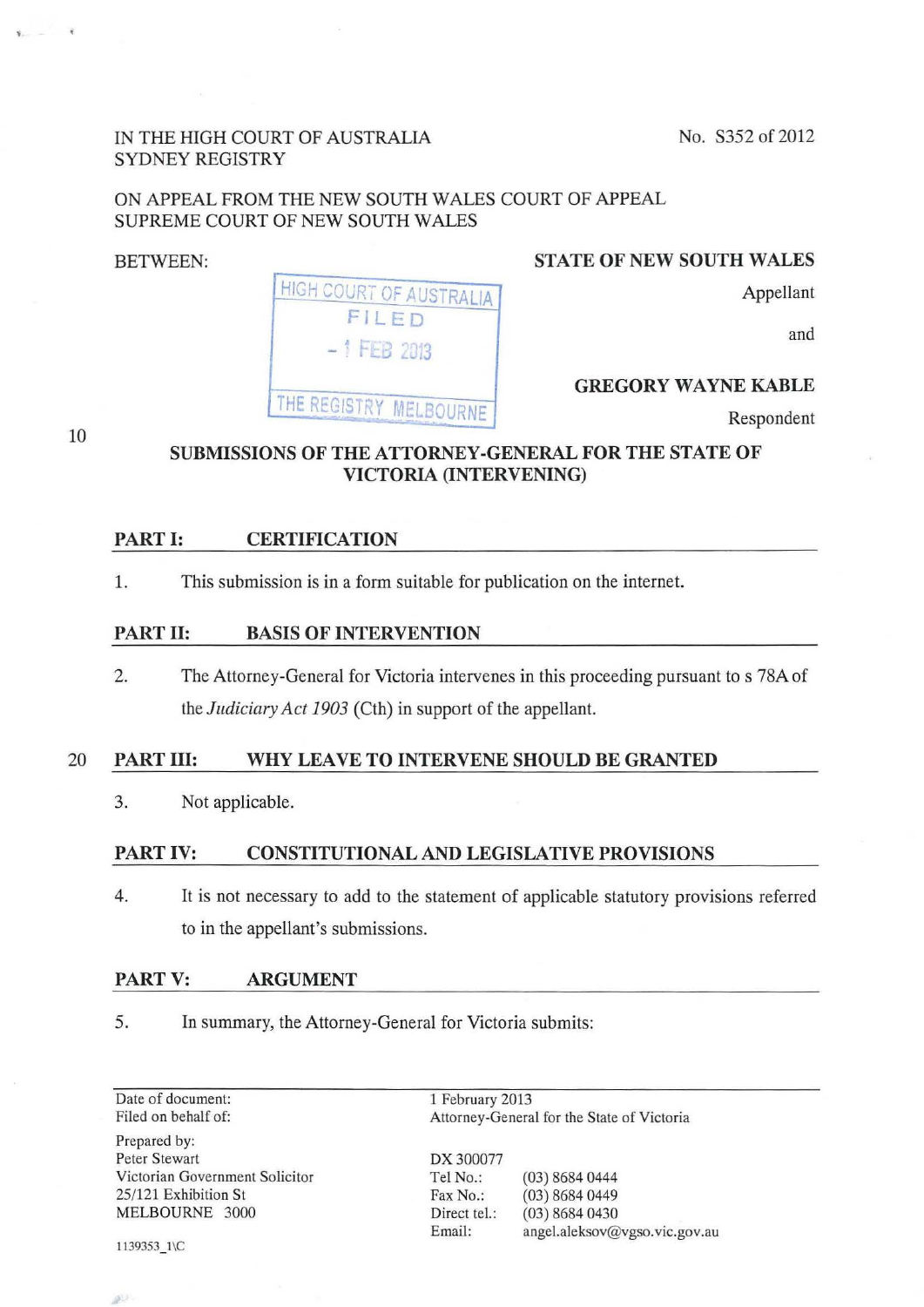- 5.1 The Court of Appeal erred in finding that the principle that an order of a superior court of record is valid and binding until set aside did not apply to the order made by Levine J, pursuant to s 5 of the *Community Protection Act 1994* (NSW) (the **CP Act),** for the preventative detention of the respondent for a period of six months.
- 5.2 As a matter of principle, all orders of the Supreme Court of New South Wales, whether judicial or non-judicial, are presumed to be validly made. In the case of judicial orders, they have the further quality of being valid and binding when made, notwithstanding that they may subsequently be set aside. This quality carries with it substantive legal consequences, beyond that of a mere evidentiary presumption.
- 5.3 The order made by Levine J was a judicial order.
- 5.4 The Court of Appeal incorrectly regarded itself as bound to find that the order made by Levine J was a non-judicial order by reason of observations made by members of this Court in *Kable v Director of Public Prosecutions (NSW)*<sup>1</sup> *(Kable No 1).* When viewed in the context of the relevant enguiry in that case, and in light of subsequent decisions of this Court, those observations did not (and could not) mandate such a conclusion.
- 5.5 The decision in *Re Macks; Ex parte Saint<sup>2</sup>*shows that the order of Levine J was, by reason of the status of the Supreme Court as a superior court of record, valid when made and until set aside and was not properly regarded as a "nullity", even though the CP Act was invalid for constitutional reasons.
	- 5.6 Given that the order made by Levine J was judicial in nature and valid when acted upon to detain the respondent, officers who acted to enforce the order have a defence of lawful authority to any claim in tort for false imprisonment notwithstanding that the order was later set aside.

 $\mathbf{1}$ (1996) 189 CLR 51.

<sup>2</sup>  (2000) 204 CLR 158.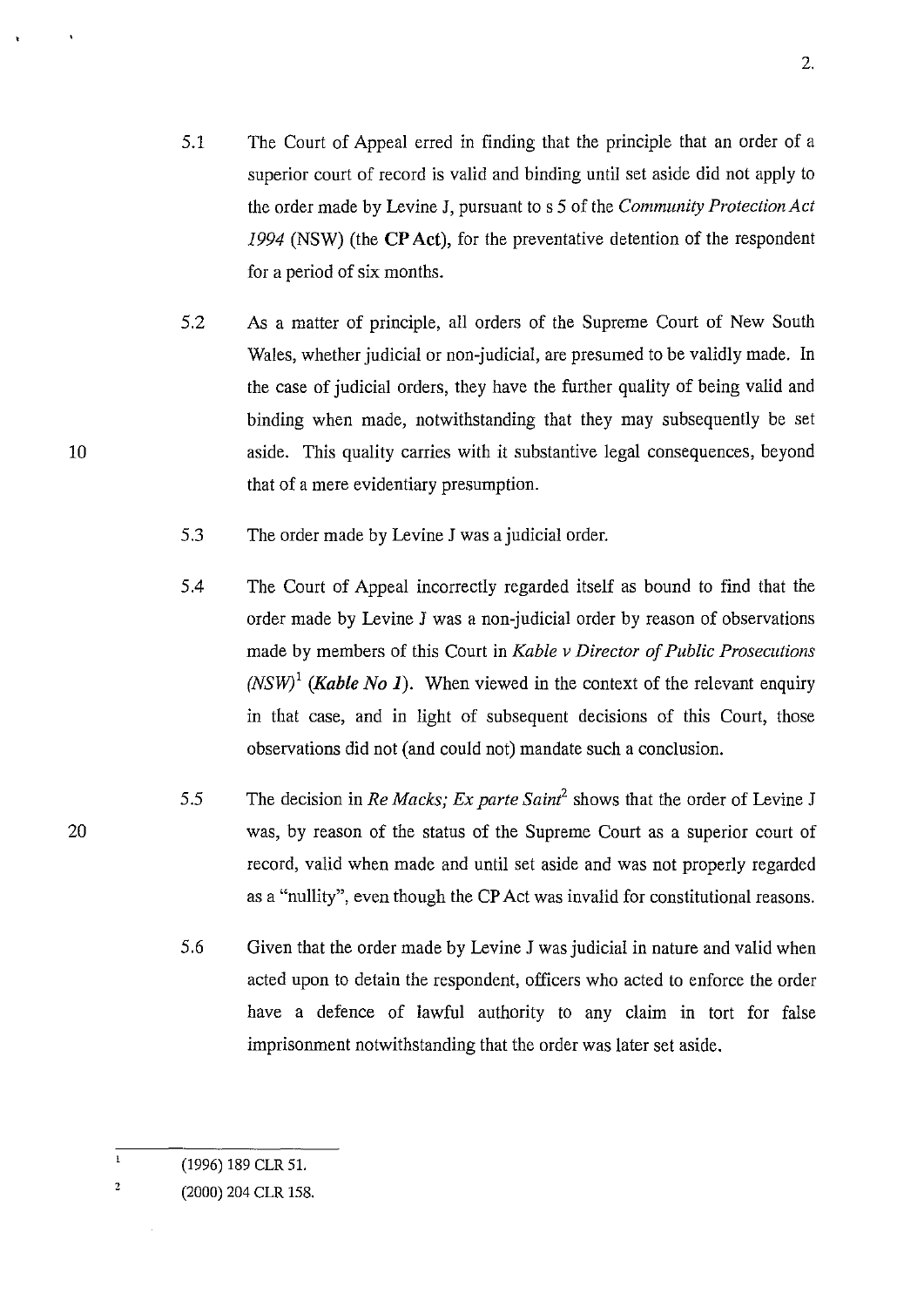6. The Attorney-General for Victoria makes no submissions in relation to the notice of contention.

#### *The principle that an order made by a superior court of record is valid until set aside*

- 7. The Court of Appeal correctly acknowledged the principle that an order of a superior court of record, such as the Supreme Court of New South Wales, has effect until set aside.<sup>3</sup> Reference was made to the decision of this Court in *Cameron v Cole*,<sup>4</sup> in which it was said to be a "well-established rule" that, if in the course of a purported trial a fundamental irregularity has occurred that prevents it from being a trial at all, the decision of a superior court is not void, because it is "settled by the highest authority that the decision of a superior court, even if in excess of jurisdiction, is at the worst voidable, and is valid unless and until it is set aside".
- 8. The Court of Appeal went on to confine the principle by reference to the character of the act of making the order. Allsop P (with whom, on this issue, Campbell and Meagher JJA and McClellan CJ at CL agreed) said that "the conception of an order of a superior court carrying with it the presumptions of jurisdictional authority and validity *has within it the further assumption* of the judicial character of the act of making the order".<sup>5</sup> Whilst accepting that the concept of judicial power was not susceptible of comprehensive definition, his Honour held that *Love v Attorney-General (NSW)*<sup>6</sup> was authority for the proposition that an act of a court that was not of a judicial character, nor properly ancillary to the exercise of judicial power, falls to be analysed not by reference to the attributes of a judicial order but by reference to the authority conferred by the underlying  $Act.^{7}$

7

10

<sup>3</sup>  *Kable v State of New South Wales* [2012] NSWCA 243 *(Kable No* 2) at [6] (AllsopP), [139]-[141] (Basten JA).

<sup>4</sup>  (1944) 68 CLR 571 at 590-591 (Rich J), see also 605-606 (Williams J).

*<sup>5</sup>  Kable No 2* at [18] (emphasis added).

<sup>6</sup>  (1990) 169 CLR 307.

*Kable No 2* at [18]. Basten JA described the principle as being *dependent* on the order being made in the exercise of judicial power: see at [141], [160]. His Honour at [139] relied on the statement in *Minister for Immigration and Multicultural Affairs v Bhardwaj* (2002) 209 CLR 597 at 645 [151] that "[i]n general, judicial orders of superior courts of record are valid until they are set aside on appeal, even if they are made in excess of jurisdiction".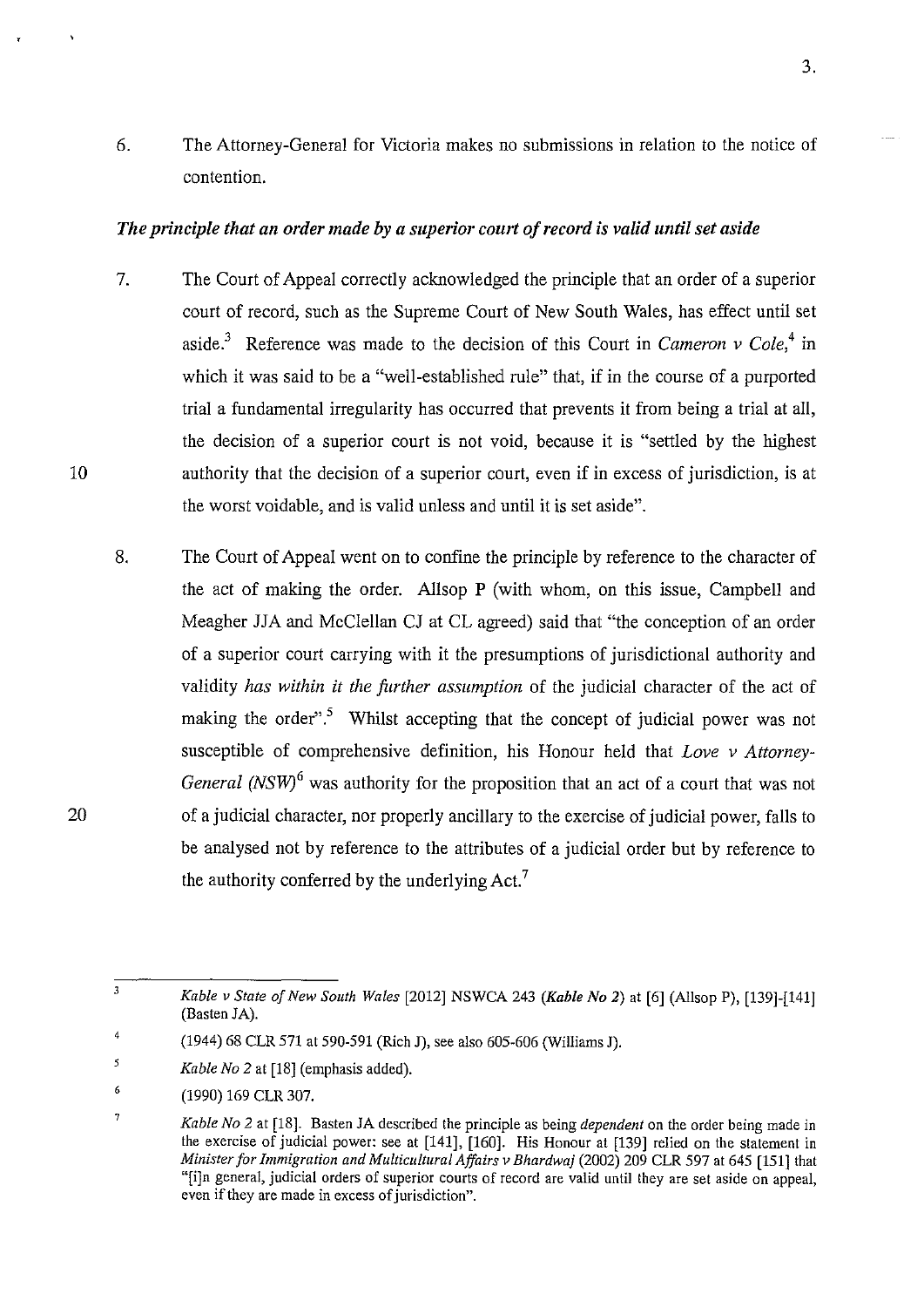- 9. The Supreme Court of New South Wales is a superior court of record. That is confirmed by s 22 of the *Supreme Court Act 1970* (NSW). As such, the Supreme Court has authority conclusively to determine its own jurisdiction, subject to correction on appeal.<sup>8</sup> Moreover, the rule of law on which the Constitution is premised demands that it is the courts that determine legal controversies, including as to constitutional issues. In that context, the ability of a Supreme Court, as a superior court of record, to determine its own jurisdiction necessarily extends to determining the constitutional limits of that jurisdiction.
- 10 10. An order of the Supreme Court—either expressly or, most commonly, implicitly carries with it an assertion of the Court's jurisdiction. The Court's authority to make such an assertion, and to do so conclusively, carries with it the consequence that the order is valid for all purposes unless and until later set aside. The setting aside of the order does not mean that it was never of any legal effect. To the contrary, so long as the order remained on foot, it stood as the conclusive assertion of jurisdiction of a superior court.
	- 11. The principle that orders of a superior court are valid until the contrary is shown extends to non-judicial orders; $9$  however, since by their nature such orders involve no conclusive determination of jurisdiction, the consequences of establishing invalidity are different. Unlike judicial orders, non-judicial orders might be found never to have had any valid operation. In that respect, they stand in the same position as administrative acts of non-judicial bodies.<sup>10</sup>
	- 12. It has therefore been said that judicial orders of superior courts are never nullities.<sup>11</sup> Even if there may be exceptions to that proposition,<sup>12</sup> the present is not such a case.

*Cameron v Cole* (1944) 68 CLR 571 at 598 (McTiernan J); *Ousley v The Queen* (1997) 192 CLR 69 at 107 (McHugh J), 129-130 (Gummow J); *DMW v CGW* (1982) 151 CLR 491 at 507 (Mason, Murphy, Wilson, Brennan and Deane JJ); *Ex parte Williams* (1934) 51 CLR 545 at 550 (Dixon J).

<sup>9</sup>*Ousley v The Queen* (1997) 192 CLR 69 at 88-89,108-109, 130-131; cfat 152.

lO See especially *Ousley v The Queen* (1997) 192 CLR 69 at 130-131 (Gummow J).

<sup>11</sup>  *Cameron v Cole* (1944) 68 CLR 571 at 590 (Rich J), 598 (McTiernan J), 605-606 (Williams J); *Ousley v The Queen* (1997) 192 CLR 69 at 99; *Sanders v Sanders* (1967) 116 CLR 366 at 376.

<sup>12</sup>  As suggested, without elaboration, in *Ex parte Williams* (1934) 51 CLR 545 at 550 and *Minister for Immigration and Multicultural Affairs v Bhardwaj* (2002) 209 CLR 597 at 645 [151].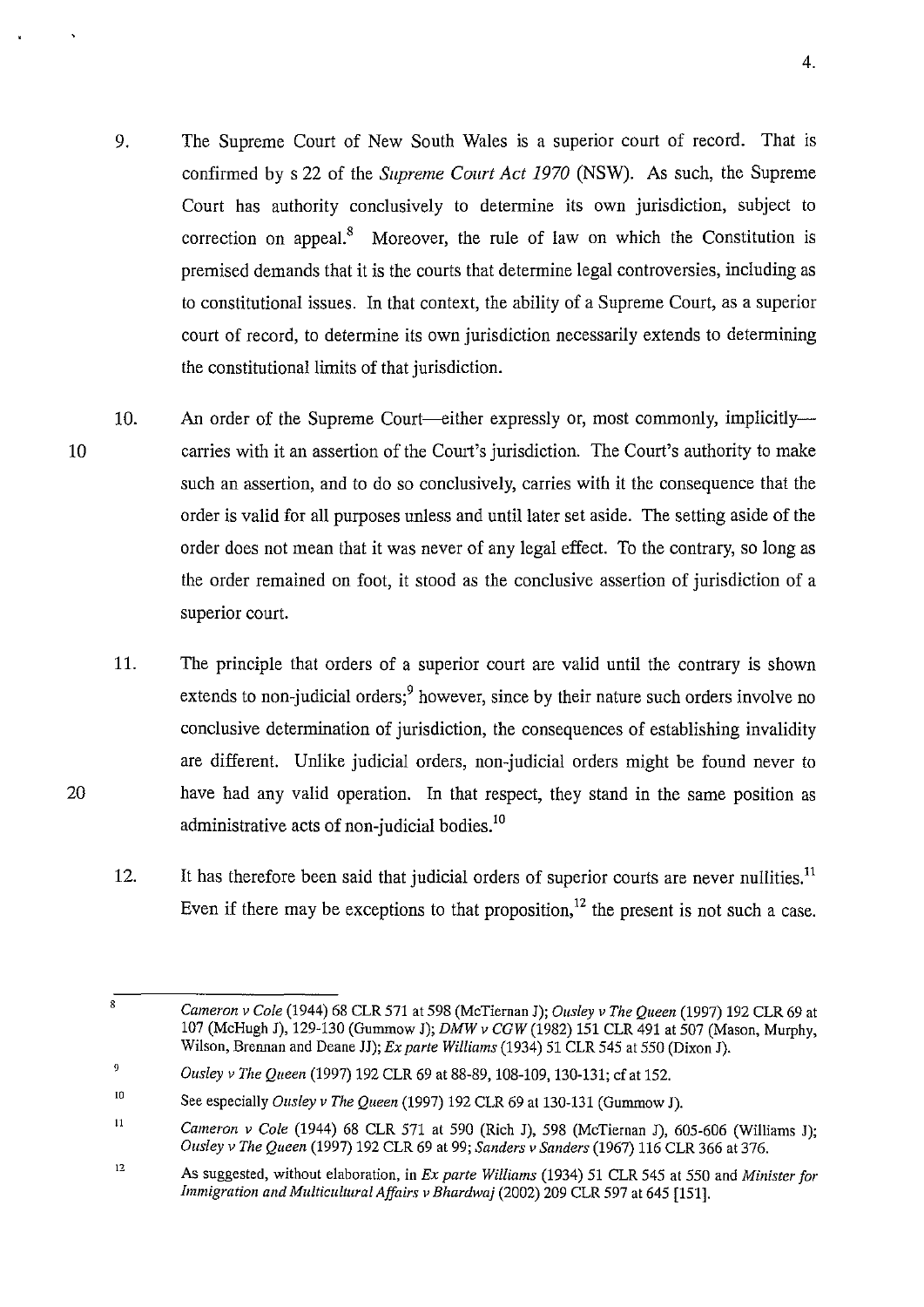This is apparent from the decision in *Re Macks; Ex parte Saint*,<sup>13</sup> referred to at paragraphs 35 to 36 below.

13. In *Ex parte Williams,* the Court of Criminal Appeal of New South Wales increased a prisoner's sentence on an appeal by the Commonwealth Attorney-General. The High Court was subsequently evenly divided as to whether the Attorney-General had had the right to bring the appeal.<sup>14</sup> The prisoner's subsequent application for habeas corpus in the High Court was refused on grounds including the effect of s 23(2)(a) of the *Judiciary Act 1903* (Cth) in the circumstances of the earlier court's equal division. However, Dixon J relied also on the status of the order of the Court of Criminal Appeal. His Honour said:<sup>15</sup>

> I am of the opinion that it is not possible to challenge upon habeas corpus proceedings the validity of such an order of the Supreme Court as that which increased the prisoner's sentence. That writ cannot be granted when the prisoner is held under an actual order or sentence, unless the Court making the order exceeded its jurisdiction so that the order is a nullity. But the Supreme Court is a superior Court of record having general jurisdiction. It may not be true that such a court has in all cases an authority to determine its own jurisdiction, which makes it impossible ever to treat its orders as nullities, but it is in this particular instance true that it had authority conclusively to determine the existence of its own jurisdiction, and so, whether it correctly determined it or not, to make an order which was a valid judicial order, and not a mere nullity operating to give no authority to hold the prisoner.<sup>16</sup>

14. The critical issue in this appeal is, therefore, not whether the order of Levine **J** was to be presumed valid unless set aside-it was, whether as a judicial order of a superior court or as a non-judicial administrative act. The question is whether the order was judicial in character such that it was valid and binding when made, notwithstanding that it was subsequently set aside.

### *Application of indicia for identifying a judicial order*

15. In assessing whether orders and instruments of a court are judicial or non-judicial in nature, the indicia considered in the decision of *Love v Attorney-General* (NSW)<sup>17</sup>

10

20

30

5.

<sup>13</sup>  (2000) 204 CLR 158.

<sup>14</sup>  *Williams v The King [No. 2]* (1934) 50 CLR 551.

l5 (1934) 51 CLR 545 at 549-550.

<sup>16</sup>  See also at 548 (Rich J) and paragraphs 35 to 36 below.

<sup>17</sup>  (1990) 169 CLR 307.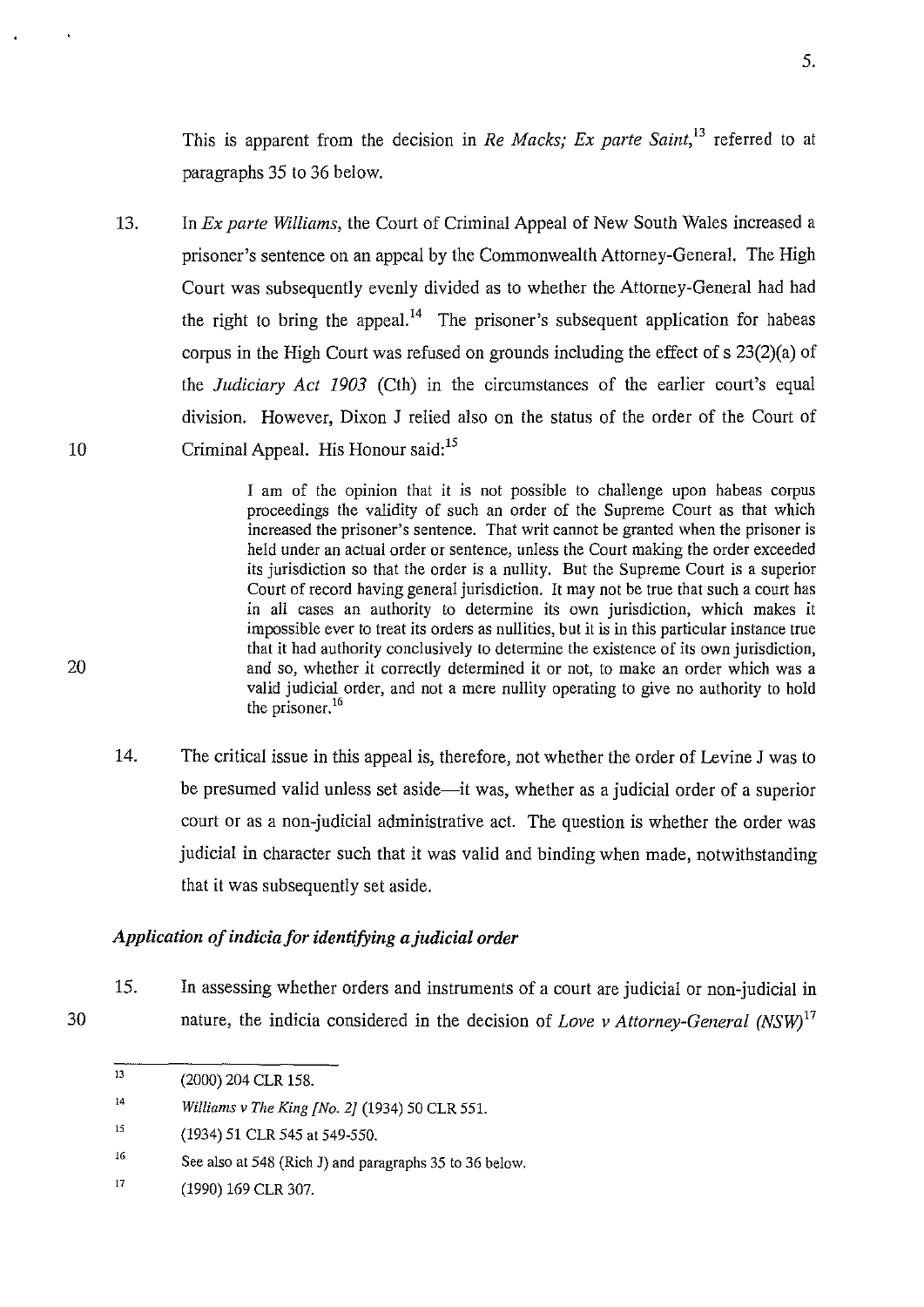should be examined. The question in that case was whether a listening device warrant issued under a State Act was a judicial order.<sup>18</sup> In a unanimous judgment, the Court considered the character of the power to issue the warrant in light of the following attributes: that the power was conferred not on a judge but on the Supreme Court itself (tending towards a characterisation as judicial).<sup>19</sup> that notice of an application for a warrant was required to be served on the Attorney-General but not upon the person in relation to whom the warrant was sought (tending towards a characterisation as administrative),  $2<sup>0</sup>$  that there was no adjudication to determine the rights of parties (administrative), $21$  that the warrant was not an instrument *inter partes* (administrative),<sup>22</sup> that the issuing of the warrant gave the person in relation to whom it was issued no right of appeal (administrative),  $23$  and that there might be no obligation on a judge to perform the function of issuing warrants, the judge having the option of consenting to do so or not (administrative).  $^{24}$ 

- 16. Applying these indicia, it is clear that the process that led to the order made by Levine J had many of the characteristics that have been identified as supporting a characterisation of a court's order as judicial in nature.
	- 16.1 The function conferred by the CP Act was conferred on the Supreme Court and not its judges *personae designatae. <sup>25</sup>*
	- 16.2 The proceedings before Levine J were *inter partes*<sup>26</sup> and conducted in the manner of a trial. The proceedings ran for 13 days, during which a number of lay and expert witnesses were examined and cross-examined and legal submissions were made.<sup>27</sup> The rules of evidence applied (with, by

20

l8 (1990) 169 CLR 307 at 318-319.

<sup>19</sup>  (1990) 169 CLR 307 at 320.

<sup>20</sup>  (1990) 169 CLR 307 at 320-321.

<sup>21</sup>  (1990) 169 CLR 307 at 321.

<sup>22</sup>  (1990) 169 CLR 307 at 322.

<sup>23</sup>  (1990) 169 CLR 307 at 322.

<sup>24</sup>  (1990) 169 CLR 307 at 322.

<sup>25</sup>  CP Act, ss 5(1), 24; *Kable No 1* at 104 (Gaudron J).

<sup>26</sup>  CP Act, s 16; *Kable No 1* at 108 (Gaudron J), 119 (McHugh J).

<sup>27</sup>  *Director of Public Prosecutions v Kable* (Unreported, Levine J, 23 February 1995) at 1, 6-134, 144- 159.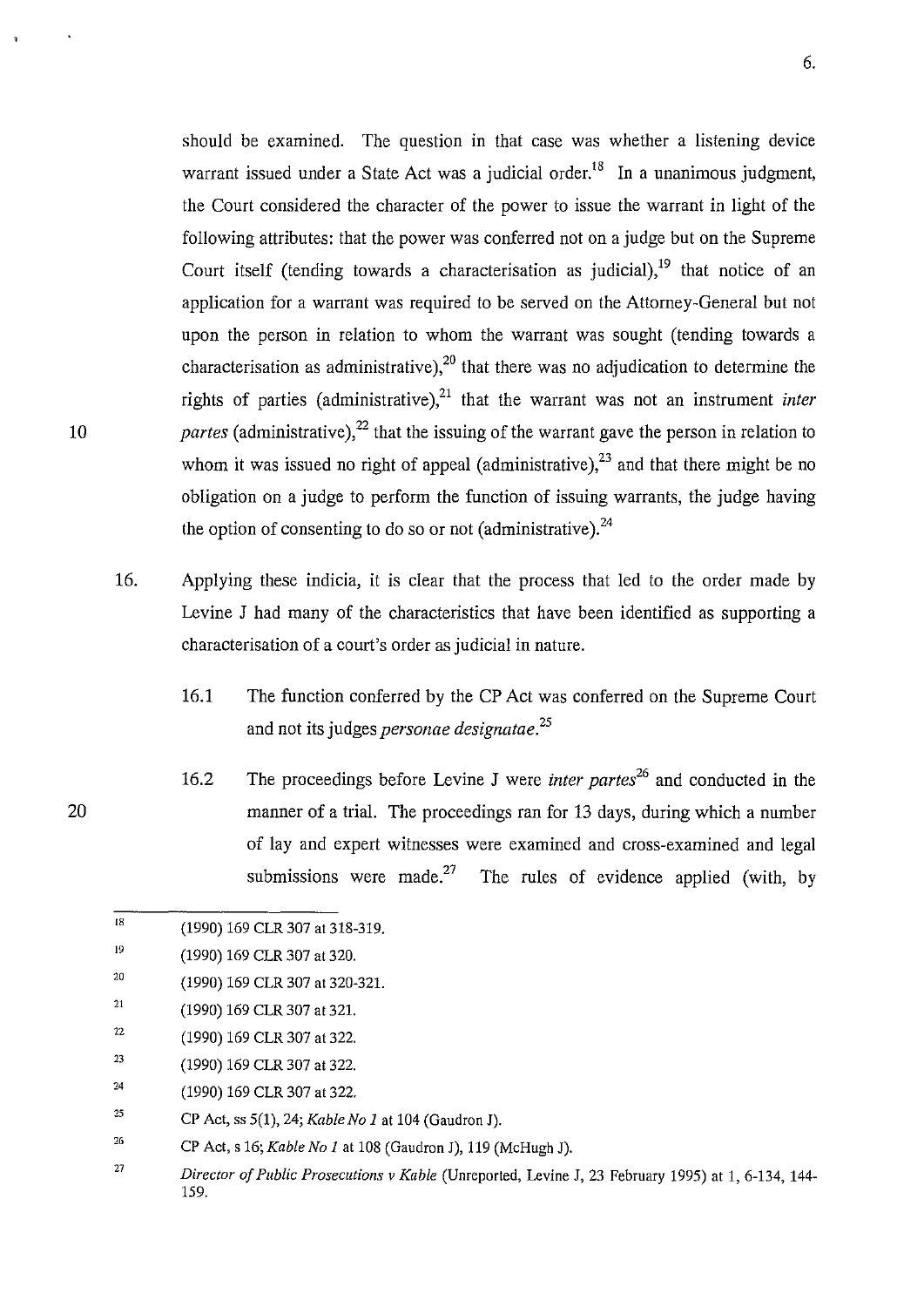implication, some exceptions in respect of the reception of medical records and other documentary evidence).<sup>28</sup> The proceedings were characterised by the CP Act as "civil proceedings"<sup>29</sup> and findings of fact were to be made "on the balance of probabilities" (a familiar judicial standard).<sup>30</sup> The respondent was represented by counsel throughout the proceedings.<sup>31</sup>

- 16.3 The CP Act provided a broad right of appeal<sup>32</sup> (which was invoked by the respondent in the Court of Appeal and ultimately led to the appeal in this Court).
- 10 17. Accordingly, the order of Levine J was a 'judicial act in the same sense as is an adjudication to determine the rights of parties".<sup>33</sup>

## *The decision in* **Kable No 1**

- 18. The Court of Appeal erred in finding that this Court had conclusively determined the character of the order made by Levine J in its decision in *Kable No 1* ?4 On a proper reading of *Kable No 1,* there was no such determination.
- 19. In *Kable No 1,* the current respondent advanced three principal bases for the alleged invalidity of the CP Act.<sup>35</sup>
	- 19.1 First, he argued that the CP Act was not a "law" (primarily because of its application to a specific individual) and therefore fell outside the power of the New South Wales Parliament to make "laws" for the peace, welfare and good government of the State.

<sup>28</sup>  CP Act, ss 14, 17; *Kable No 1* at 90 (Toohey J), 105 (Gaudron J).

<sup>29</sup>  CP Act, s 14; *Kable No 1* at 90 (Toohey J).

<sup>30</sup>  CP Act, s 15; *Kable No 1* at 90 (Toohey J), 130 (Gummow J).

<sup>31</sup>  As permitted by the CP Act, s 17(2)(a); see also *Kable No 1* at 119 (McHugh J).

<sup>32</sup>  CP Act, s 25; *Kable No 1* at 90 (Toohey J).

<sup>33</sup>  *Electronic Rentals Pty Ltd v Anderson* (1971) 124 CLR 27 at 39 (Windeyer J), quoted by the Court in *Love vAttomey-General (NSW)* (1990) 169 CLR 307 at 321-322.

<sup>34</sup>  See *Kable No* 2 at [17] (Allsop P); see also [150], [153] (Basten JA).

<sup>35</sup>  *Kable No I* at 53-55 *arguendo;* see also, e.g., the headings in the reasons of Brennan CJ at 64-66 and Dawson J at 71.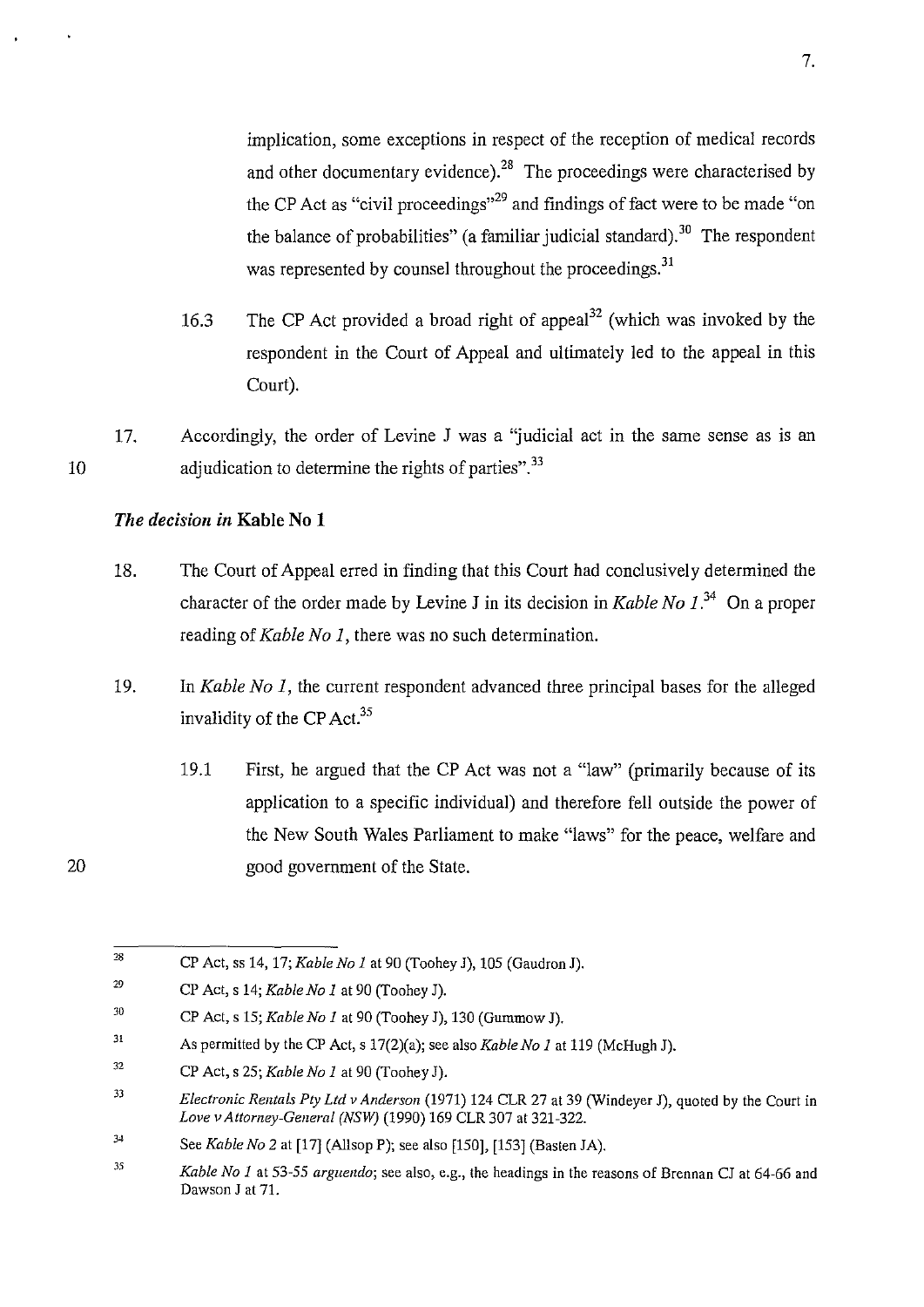8.

- 19.2 Second, he argued that the New South Wales Constitution established a strict separation of judicial power that was infringed by the CP Act because it involved an exercise of judicial power by the legislature or an interference with the judicial process.
- 19.3 Third, he argued that, as Ch III of the Constitution authorised the investing of the judicial power of the Commonwealth in State courts, those courts must be capable of accepting and exercising such federal jurisdiction and could not, therefore, be vested by a State law with other functions and powers incompatible with the exercise of federal judicial power.
- 10 20. The Court rejected the first two arguments and (by majority) accepted the third. The Court's reasons for rejecting the separation of powers argument did not require it to characterise the making of the order of Levine J as a judicial act or otherwise. That argument was not premised on any characterisation of the Supreme Court's functions under the CP Act, but on the allegation that the CP Act itself was in substance an exercise of judicial power by the legislature.<sup>36</sup>
	- 21. Nor did the Court's acceptance of the third argument, which gave rise to the *"Kable*  principle", require or depend on any characterisation of the order of Levine J as judicial or otherwise. $37$  That principle does not, contrary to statements of the Court of Appeal, involve a "guarantee of a constitutional right" *?8* It is a limitation on legislative power which has as its exclusive concern the maintenance of the institutional integrity of the Supreme Courts and other State courts and the maintenance of their defining or essential characteristics.<sup>39</sup> The enquiry begins and

38 *Kable No 2* at [60] and [61] (Allsop P).

<sup>36</sup>  *Kable No I* at 64-65 (Brennan CJ), 77 (Dawson J).

<sup>37</sup>  *Kable No 1* at 96, where Toohey J said: "the issue as presented by the appellant was not one of judicial versus legislative or executive power but of incompatibility with the essence of judicial power"). Gaudron J said at 103: "The prohibition on State legislative power which derives from Ch III is not at all comparable with the limitation on the legislative power of the Commonwealth enunciated in *R v Kirby; Ex parte Boilermakers' Society of Australia".* At 121-122 McHugh J stated: "the Act and its procedures compromise the institutional impartiality of the Supreme Court. .. . It is not merely that the [CP] Act involves the Supreme Court in the exercise of non-judicial functions". At 132 Gummow J said: "[Mr Kable] submits, the jurisdiction conferred by the [CP] Act upon the Supreme Court is of such an extraordinary nature as to be incompatible with the exercise by that institution of federal jurisdiction conferred pursuant to s 77(iii) of the Constitution".

<sup>39</sup>  *Pardon v Attorney-General (Qld)* (2004) 223 CLR 575 at 591 [15] (Gleeson CJ); 617-618 [101]-[102] (Gummow J). *Forge v Australian Securities and Investments Commission* (2006) 228 CLR 45 at 76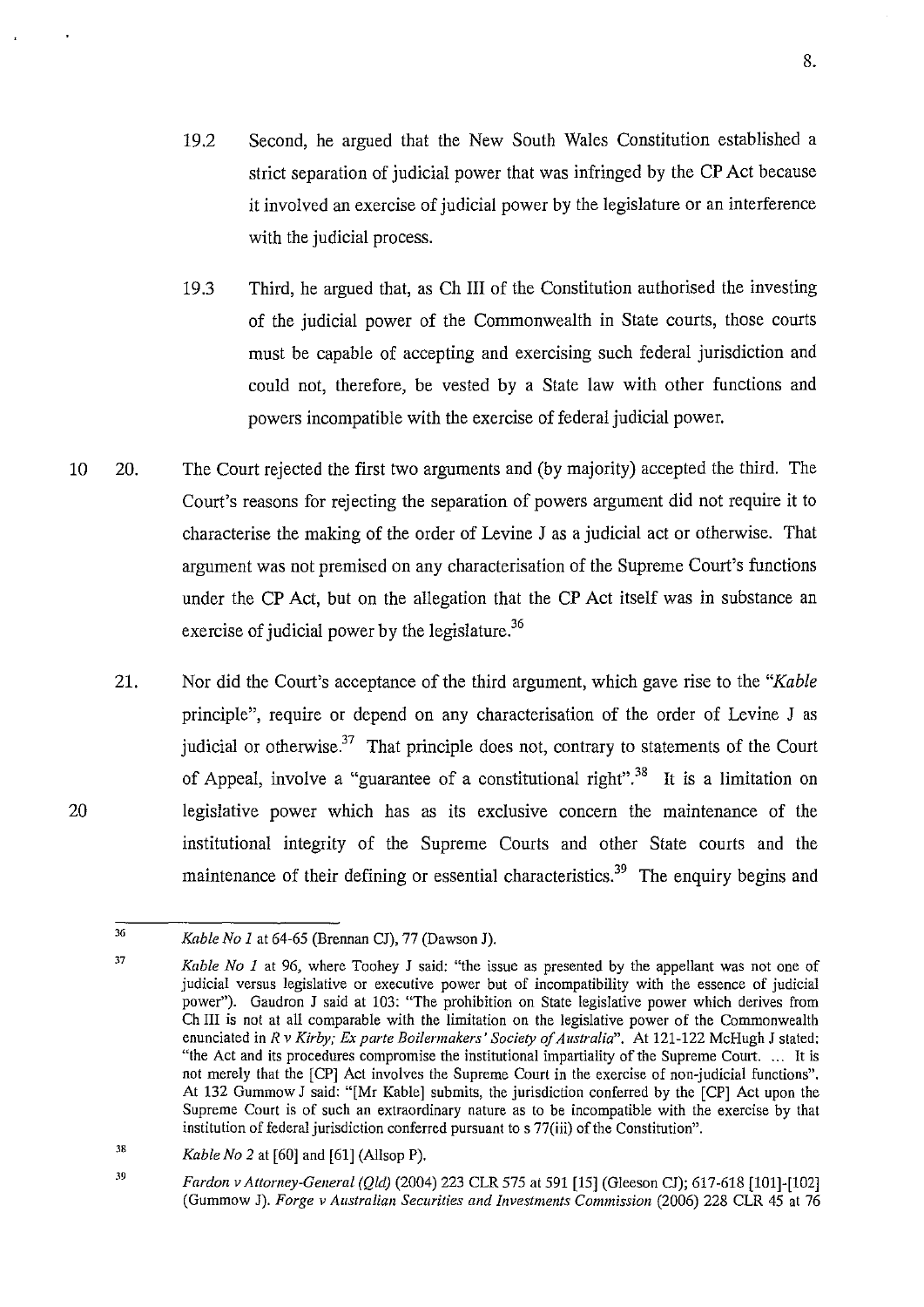ends with an analysis of the compatibility of the State law with the relevant court's institutional integrity.

- 22. Thus, in *Wainohu v New South Wales*,<sup>40</sup> French CJ and Kiefel J described the *Kable* principle as preventing State legislatures from validly enacting a law that "would confer upon any court a function *(judicial or otherwise)* incompatible with the role of that court as a repository of federal jurisdiction". Consistent with this analysis, the principle can operate in a setting that is not concerned with the conferral of new functions on a court at all.<sup>41</sup>
- 23. The "essential reasoning" of the majority Justices in *Kable No 1* as to the constitutional invalidity of the CP Act therefore did not, as the Court of Appeal held,<sup>42</sup> involve reliance upon the characterisation of the function conferred by the CP Act as non-judicial. The Court's analysis of the manner in which the CP Act required the Supreme Court to proceed was directed instead to the question whether the CP Act was incompatible with that Court's institutional integrity. The argument, and the constitutional principle the case identified, turned on the scope of legislative power and therefore upon the terms of the legislation rather than the character of the order made by Levine J in the particular case.
- 24. The citations and quotations from four members of this Court in *Kable No 1* that were relied on by the Court of Appeal must also be viewed in light of the fact that three of those four Justices regarded Levine J, in making the order detaining the respondent, as exercising federal jurisdiction. This conclusion must have involved acceptance of the proposition that the making of the detention order by Levine J was an exercise of the judicial power of the Commonwealth.

10

<sup>[63] (</sup>Gummow, Hayne and Crennan JJ); *South Australia v Totani* (2010) 242 CLR 1 at 48 [70] (French CJ); 82 [205] (Hayne J); 162 [443] (Kiefel J); *Wainohu v New South Wales* (2011) 243 CLR 181 at 208  $[44]$  (French CJ and Kiefel J).

<sup>40</sup>  (2011) 243 CLR 181 at 210 [46] (emphasis added). See also Doyle CJ (with whom Perry and White JJ agreed) in *R v England* (2004) 89 SASR 316 at 328: "The principle of *Kable* is intended to ensure that State Supreme Courts are not required to exercise their powers (judicial or non-judicial), or **to act, in a manner that would render them unsuitable as courts to exercise Commonwealth judicial power.''** 

<sup>41</sup>  So, in *Forge v Australian Securities and Investments Commission* (2006) 228 CLR 45, it was invoked, unsuccessfully, to challenge the practice of appointing acting judges; see, e.g., 79 [73] (Gummow, Hayne and Crennan JJ).

<sup>42</sup>  See *Kable No 2* at [3] (Allsop P); see also [153] (Basten JA).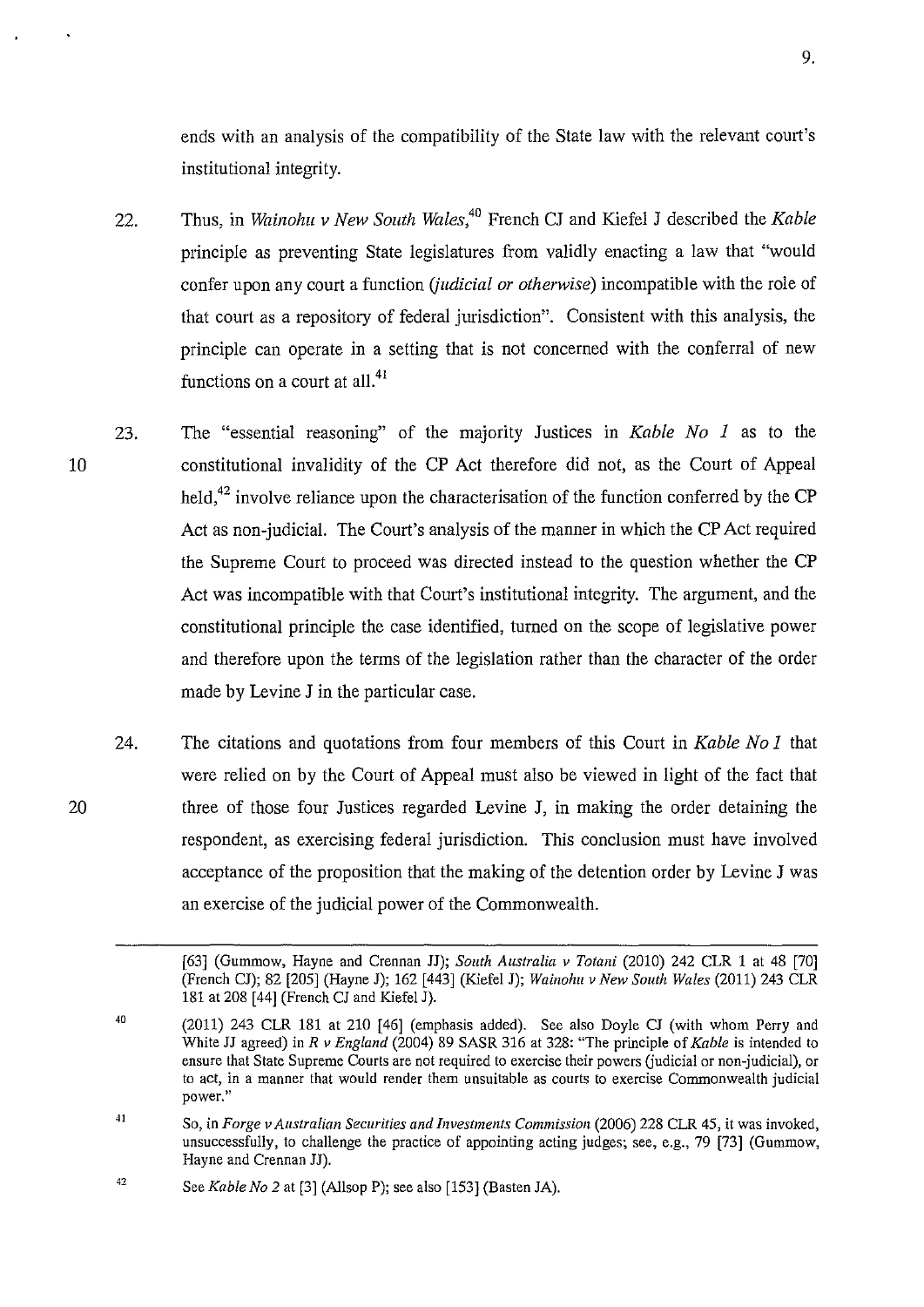- 24.1 Toohey J observed that the Director of Public Prosecutions had conceded that Levine J had been exercising federal jurisdiction vested in the Supreme Court by s 39 of the *Judiciary Act 1903* (Cth) because he had been required to determine constitutional submissions made by Mr Kable.<sup>43</sup> He regarded this concession as properly made, finding that "[b]y reason of the issues raised in the case, the Supreme Court exercised federal jurisdiction".<sup>44</sup> That Toohey J regarded the *order* (in addition to any determination of the constitutional questions) as having been made in the exercise of federal jurisdiction is clear—his Honour said that in the present case (one in which constitutional issues had been raised and determined) the CP Act required the Supreme Court "to exercise the judicial power of the Commonwealth".<sup>45</sup> The judicial power of the Commonwealth was "involved, in circumstances where the Act is expressed to operate in relation to one person only, the appellant, and has led to his detention without a determination of his guilt for any offence".<sup>46</sup>
- 24.2 McHugh J said that it was "common ground ... that in this very case Levine J made his order in the exercise of federal jurisdiction because he became seized of federal jurisdiction when the appellant contended that the Act was in breach of the Constitution".<sup>47</sup>
- 24.3 Gummow J said that Levine J had exercised federal jurisdiction in a matter arising under or involving the interpretation of the Constitution. This

<sup>43</sup>  *Kable No I* at 94.

<sup>44</sup>  *Kable No I* at 96.

<sup>45</sup>  *Kable No I* at 98.

<sup>46</sup>  *Kable No 1* at 99. The attribution by Allsop P to Toohey J of the statement that the acts performed by Levine J were "non-judicial functions" *(Kable No* 2 at [3]) is not supported by a proper reading of the judgment of Toohey J. Although the words "non-judicial functions" appear at the page cited *(Kable No 1* at 98), they take their place within a quotation from *Grollo v Palmer* (1995) 184 CLR 348 at 365 which addressed the limits of functions that could be conferred on federal judges as *personae designatae.* Given the express finding by Toohey J that Levine J was exercising the judicial power of the Commonwealth when making the order detaining Mr Kable, it is likely that his Honour was making use of the *Grollo v Palmer* quotation for its reference to "public confidence in the integrity of the judiciary as an institution ... [being] diminished" as a criterion of invalidity, a criterion more relevant to the operation of the *Kable* principle *(Fardon v Attorney-General (Qld)* (2004) 223 CLR 575 at 617-618 [102] (Gummow J)) than questions of taxonomy. The judgment of Toohey J must be read as containing a characterisation of both the function of Levine J in making the order for the detention of Mr Kable, and the order itself, as judicial in nature.

<sup>47</sup>  *Kable No I* at 114.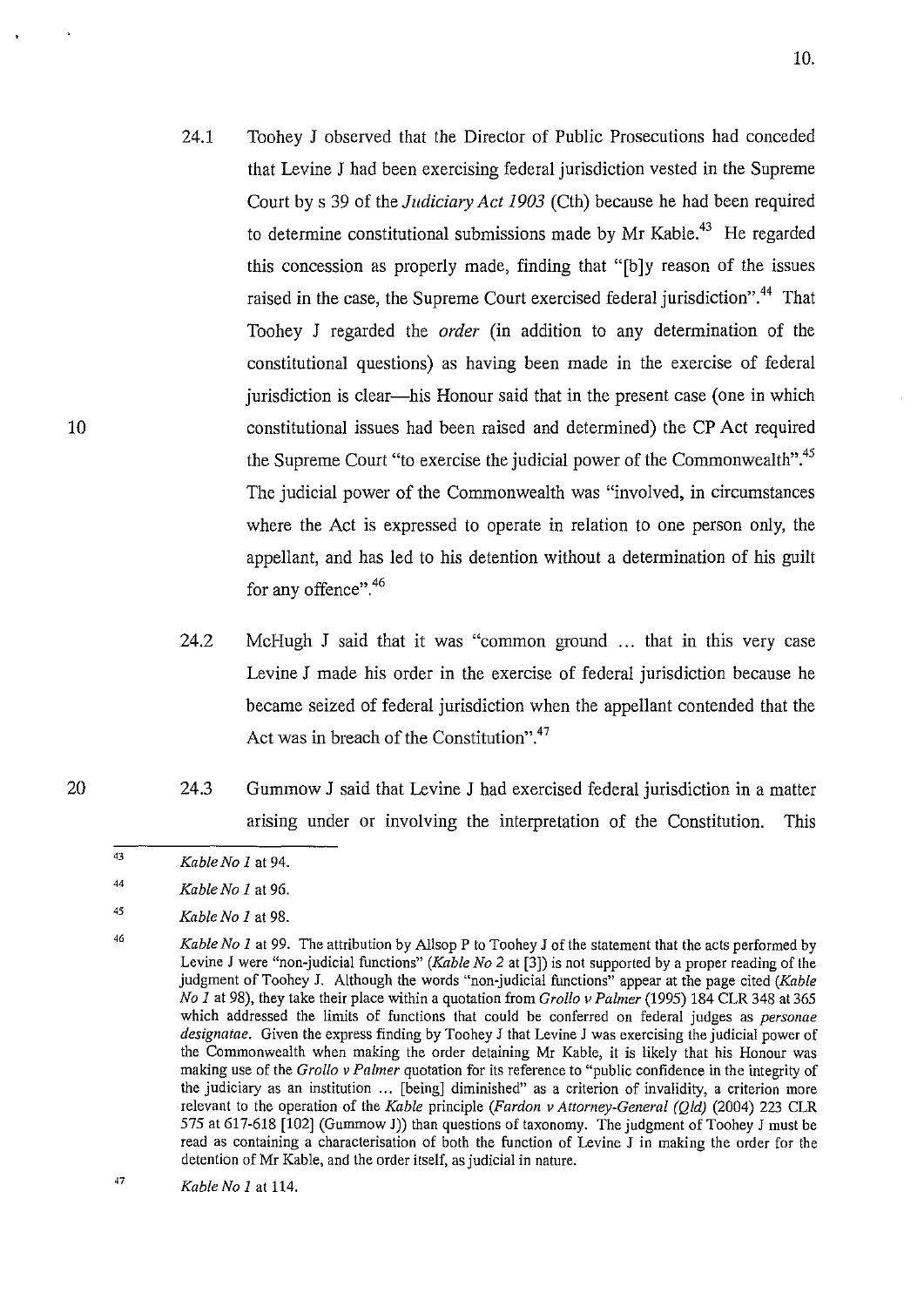followed from the nature of the defences presented to the application to the Supreme Court for Mr Kable's detention under the CP Act. There was thereafter no room for the exercise of a State jurisdiction which the Supreme Court otherwise would have had; the jurisdiction exercised by the Supreme Court was "wholly federal".<sup>48</sup>

The conclusion that Levine J was exercising federal jurisdiction when making his order tells against the conclusion that his Honour's order was not a judicial act.

25. Of the four judgments in *Kable No 1* on which the Court of Appeal relied as authority for the proposition that this Court had conclusively determined that the order of Levine J was non-judicial in nature, only the judgment of Toohey J contains an analysis of the nature of the power exercised under the CP Act *in the present case,*  namely in circumstances in which the constitutional validity of the CP Act had been challenged and accepted. Whilst the judgments of Gaudron, McHugh and Gummow JJ contain observations about the nature of the functions conferred by the CP Act in the abstract, none of their Honours assessed those functions by reference to the constitutional challenge or the particular order made by Levine J. As set out above, Toohey J regarded Levine J's order as an exercise of the judicial power of the Commonwealth (albeit one liable to be set aside). The Court of Appeal misconstrued the observations of the other members of the majority as an authoritative determination of the character of that order.<sup>49</sup>

### *Subsequent characterisation of preventative detention orders*

26. Further, to the extent that the majority Justices in *Kable No 1* embarked upon any characterisation of the function conferred by the CP Act, such characterisation reflected an assumption about the making of preventative detention orders, which must be viewed in light of subsequent analysis on this subject by this Court.

49

20

<sup>48</sup>  *Kable No 1* at 136.

At the very least, given the conclusion of Toohey J, there was no majority support for the proposition that the order of Levine J was not judicial in nature.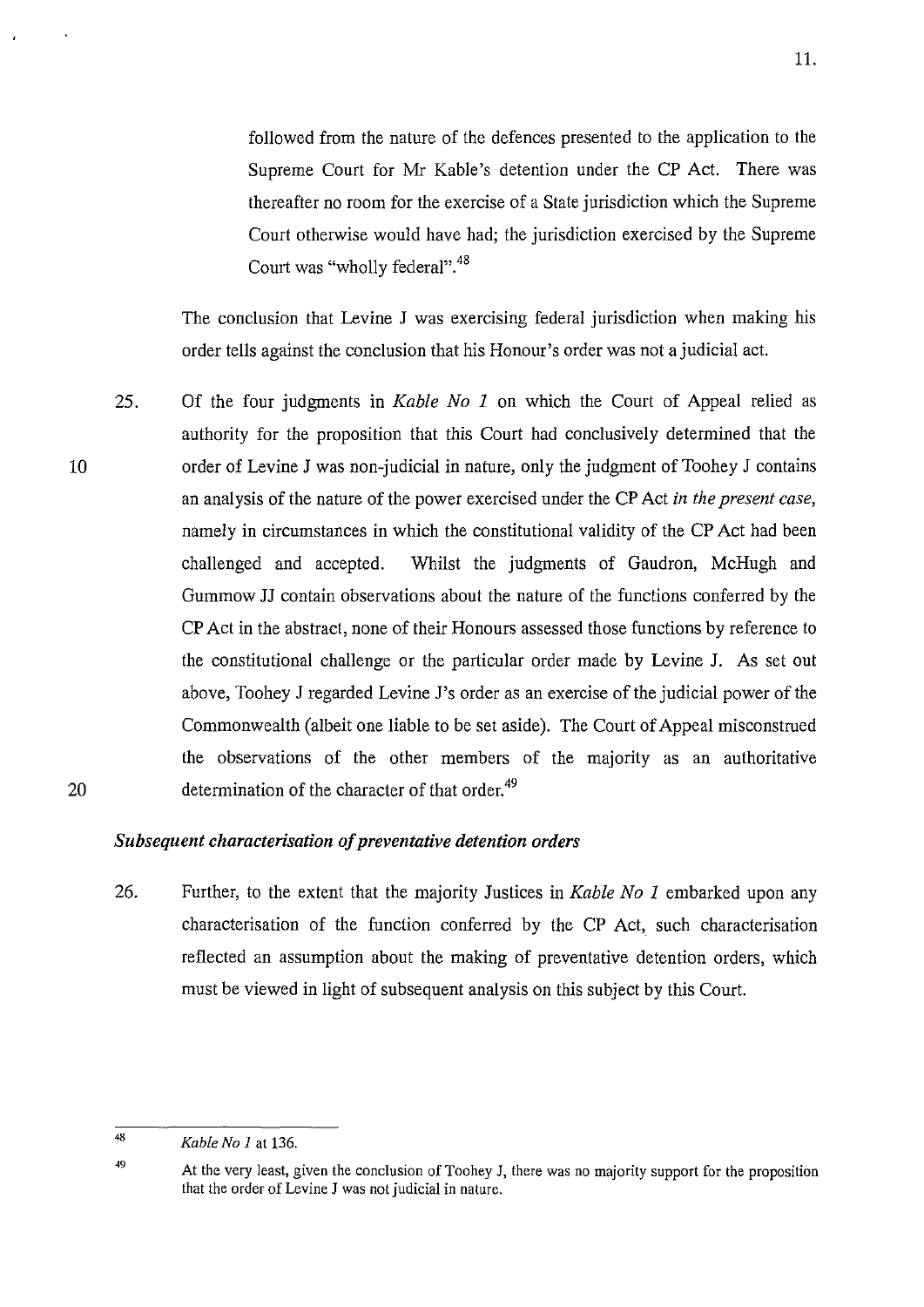- 27. The relevant assumption was that orders confining the respondent to custody would not be judicial $^{50}$  if:
	- 27.1 a determination of guilt was not required as a condition of the order made against the respondent;<sup>51</sup> or
	- 27.2 it did "not involve the resolution of a dispute between contesting parties as to their respective legal rights and obligations".  $52$
- 28. The nature of a power to make preventative detention (and cognate) orders has been the subject of subsequent consideration by this Court in *F ardon v Attorney-General*   $(Qld)^{53}$  and *Thomas v Mowbray*<sup>54</sup>.

- 52 See *Kable No 1* at 106 (Gaudron J); see also at 122 (McHugh J): "[The proceedings under the CP Act] do not involve any contest as to whether the appellant has breached any law or any legal obligation. They 'are not directed to any determination or order which resolves an actual or potential controversy as to existing rights or obligations' which is the benchmark of an exercise of judicial power."
- 53 (2004) 223 CLR 575.

<sup>50</sup>  Or at least would be foreign to the judicial process.

<sup>51</sup>  See *Kable No 1* at 97, where Toohey J said: "If the power to detain were the consequence of the actual commission of a serious act of violence, it might be little different from the power to impose an **indeterminate sentence to be found in various statutes. In those cases, however, some prior conduct in**  the form of the commission of an offence of a prescribed nature is the basis upon which an indeterminate sentence may be ordered. ... But the Act required no determination of his guilt for any of those offences as a condition of the order made against him." See also at 98: "[Preventative detention] is not an incident of the exclusively judicial function of adjudging and punishing criminal guilt". At 106-107, Gaudron J said: "The power purportedly conferred ... requires the making of an order ... depriving an individual of his liberty, not because he has breached any law, whether civil or criminal, but because an opinion is formed ... that he "is more likely than not" (s  $5(1)(a)$ ) to breach a law by committing a serious act of violence ... That is the antithesis of the judicial process ... It is not a power that is properly characterised as a judicial function ...". At 122-123, McHugh J said: "Instead of a trial where the Crown is required to prove beyond reasonable doubt that the accused is guilty of a crime ... the Supreme Court is asked to speculate whether, on the balance of probabilities, it is more likely than not the appellant will commit a serious act of violence." At 132, Gummow J said: "[W]hilst imprisonment pursuant to Supreme Court order is punitive in nature, it is not consequent upon any adjudgment by the Court of criminal guilt", and at 134: "The Act requires the Supreme Court to inflict punishment without any anterior finding of criminal guilt by application of the law to past events, being the facts as found."

<sup>(2007) 233</sup> CLR 307. *Pardon* and *Thomas v Mowbray* bear on the status of an order made under the CP Act (as a statute involving preventative detention orders) as a matter of precedent. There can be no issue estoppel in this matter, as there is no identity of issues (the issue of the status of the order made by Levine J not having been, nor needing to be, decided in *Kable No 1)* nor of parties (the contradictor in *Kable No 1* being the Director of Public Prosecutions-not there exercising functions on behalf of the Queen in right of New South Wales-and not the State of New South Wales): *Brewer v Brewer* (1953) 88 CLR 1 at 14 (Fullagar J); *Blair v Curran* (1939) 62 CLR 464 at 510 (Starke J) 531-532 (Dixon J), 541 (McTiernan J); *Ramsay v Pigram* (1968) 118 CLR 271 at 276 (Barwick CJ).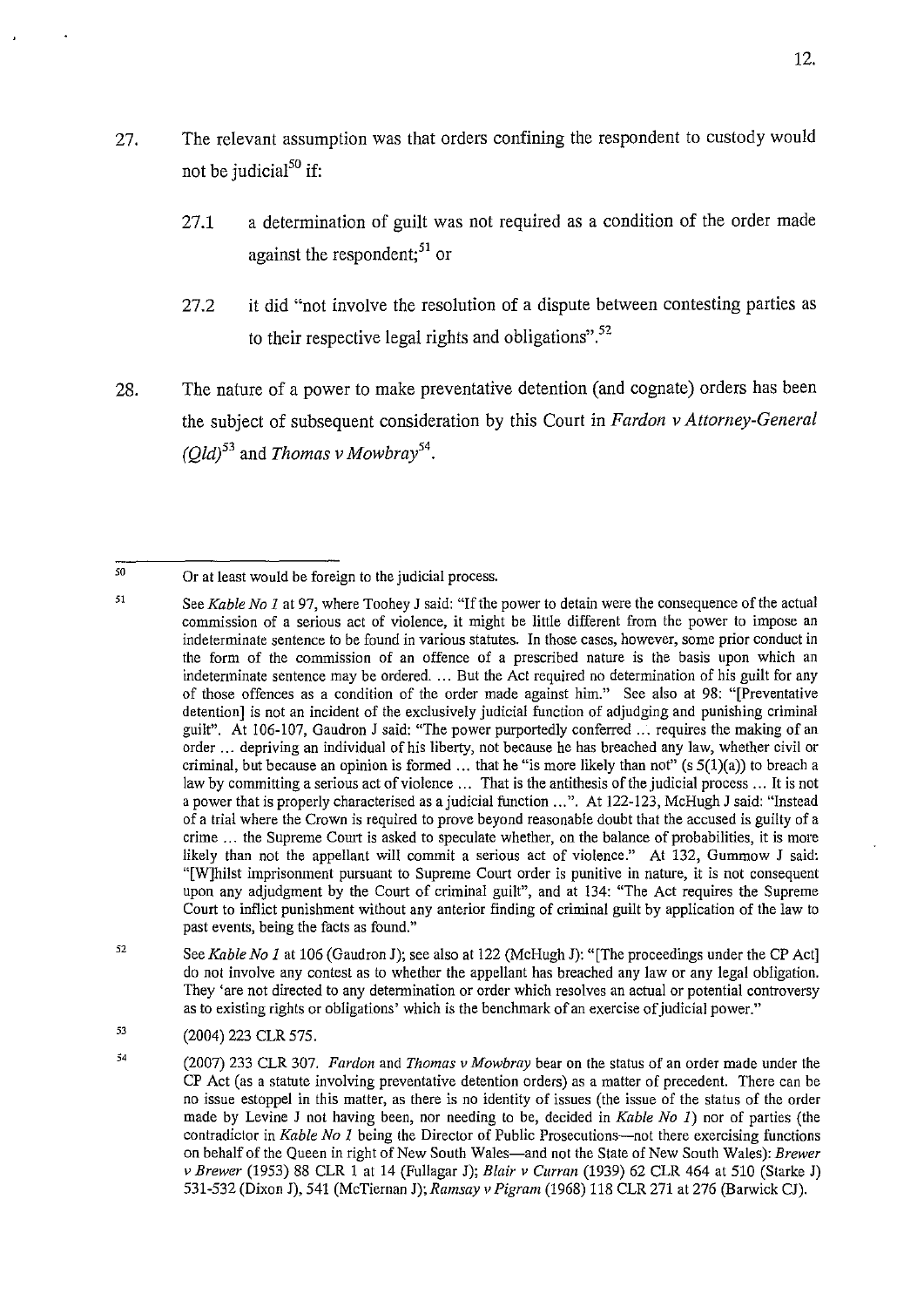- 29. In *Pardon,* the Court examined a Queensland law of general application with a central object the making of provision for the continued detention in custody<sup>55</sup> of a particular class of prisoner "to ensure adequate protection of the community".<sup>56</sup> McHugh J held that, although the Queensland Supreme Court was not called upon to determine "an actual or potential controversy as to existing rights or obligations".<sup>57</sup> it was required to make a determination in accordance with the rules of evidence by a standard that was sufficiently precise to engage the exercise of judicial power.<sup>58</sup> Gummow J also identified the regime for preventative detention orders as having the character of judicial process. *59*
- 10 30. In *Thomas v Mowbray,* the Court considered a Commonwealth legislative regime directed at protecting the public from terrorist acts. Pursuant to the regime, federal courts could make control orders (which imposed constraints on the liberty of the subject of the control order), in part, on the basis of a prediction about the likelihood that the order would assist in preventing a terrorist attack.<sup>60</sup> Because of the strict separation of powers at the federal level, $61$  the Court was required to consider whether the power to make control orders was judicial or otherwise in order to determine the regime's validity.<sup>62</sup>

<sup>55</sup>  **Or supervised release.** 

<sup>56</sup>  Section 3(a) of the relevant Act as extracted in *Fardon v Attorney-General (Qld)* (2004) 223 CLR 575 at 603.

<sup>57</sup>  Quoting *R v Trade Practices Tribunal; Ex parte Tasmanian Breweries Pty Ltd* (1970) 123 CLR 361 at 375 (Kitto J).

<sup>58</sup>  (2004) 223 CLR 575 at 596-597 [34].

<sup>59</sup>  (2004) 223 CLR 575 at 621 [115] (notwithstanding suggestions that an identical regime which operated upon persons other than "prisoners" would have been invalid: at 619 [108]).

<sup>60</sup>  Commonwealth Criminal Code, s 104.4(1)(c)(i).

<sup>61</sup>  *R v Kirby; Ex parte Boilermakers' Society of Australia* (1956) 94 CLR 254.

<sup>62</sup>  See also *Love v Attorney-Genera/ (NSW)* (1990) 169 CLR 307 at 319 (the Court): "The **characterization of a power as judicial or non-judicial in nature arises most frequently in connexion**  with the rule that Ch. III of the Constitution does not allow the judicial power of the Commonwealth to be exercised 'by a body established for purposes foreign to the judicial power' and does not allow 'a combination with judicial power of functions which are not ancillary or incidental to its exercise **but are foreign to it"'.**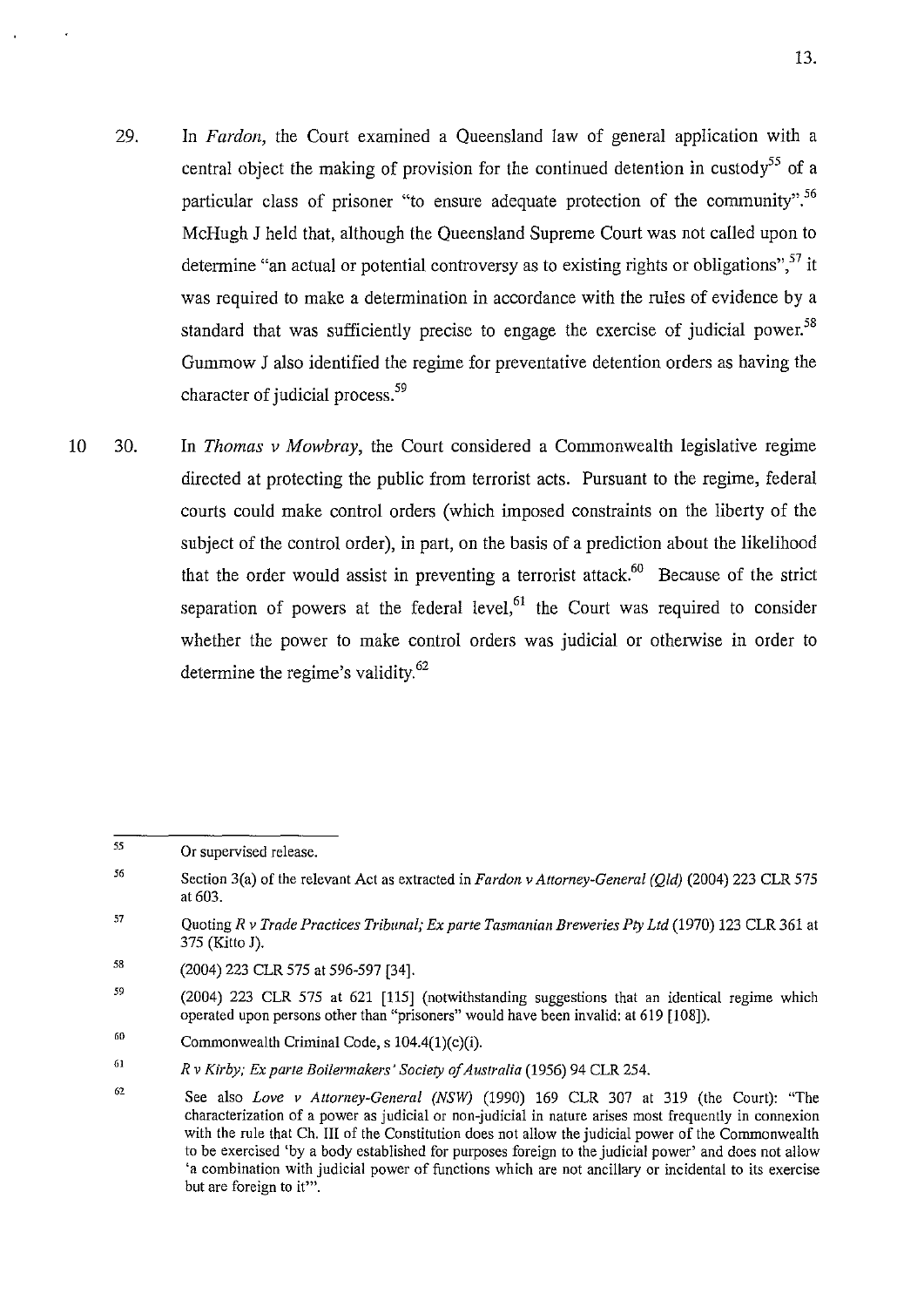## 31. Gleeson CI said:<sup>63</sup>

The power to restrict or interfere with a person's liberty on the basis of what that person might do in the future, rather than on the basis of a judicial determination of what the person has done, which involves interfering with legal rights, and creating new legal obligations, rather than resolving a dispute about existing rights and obligations, is in truth a power that has been, and is, exercised by courts in a variety of circumstances. It is not intrinsically a power that may be exercised only legislatively, or only administratively.

His Honour added:<sup>64</sup>

Two familiar examples of the judicial exercise of power to create new rights and obligations which may restrict a person's liberty are bail, and apprehended violence orders. ... Apprehended violence orders have many of the characteristics of control orders, including the fact they may restrain conduct that is not in itself unlawful. ...

To decide that such powers are exclusively within the province of the executive branch of government would be contrary to our legal history ...

32. Gummow and Crennan JJ made similar observations,<sup>65</sup> including:<sup>66</sup>

> [T]he jurisdiction [of justices of the peace] to bind over did not depend on a conviction and it could be exercised in respect of a risk or threat of criminal conduct against the public at large.

- 33. Callinan J referred to similar historical and analogical considerations.<sup>67</sup> Heydon J agreed with the majority on these points.<sup>68</sup> No such detailed consideration was given to the characterisation of the preventative detention order in *Kable No 1*<sup> $,69$ </sup> nor, in light of the enquiry demanded by the *Kable* principle, did it need to be.
- 34. When called upon to decide questions of characterisation in respect of preventative detention order (and similar) regimes, this Court has therefore held that they may involve the exercise of judicial power. To the extent that there are suggestions in *Kable No 1* to the contrary,<sup>70</sup> they must be viewed in light of the subsequent authority

10

<sup>63</sup>  (2007) 233 CLR 307 at 328 [15].

<sup>64</sup>  (2007) 233 CLR 307 at 328-329 [16]-[17].

*<sup>65</sup>*  (2007) 233 CLR 307 at 356-357 [116]-[121].

<sup>66</sup>  (2007) 233 CLR 307 at 357 [120] (citation omitted).

<sup>67</sup>  (2007) 233 CLR 307 at 507-509 [595]-[599].

<sup>68</sup>  (2007) 233 CLR 307 at 526 [651]. Kirby J dissented, as did Hayne J.

<sup>69</sup>  There was some limited analogical consideration by Gummow J of *quia timet* injunctive relief: *Kable No I* at 130-131.

<sup>70</sup>  See above nn 51 and 52 and accompanying text, and *Kable No* 2 at [3] (Allsop P), [153] (Basten JA).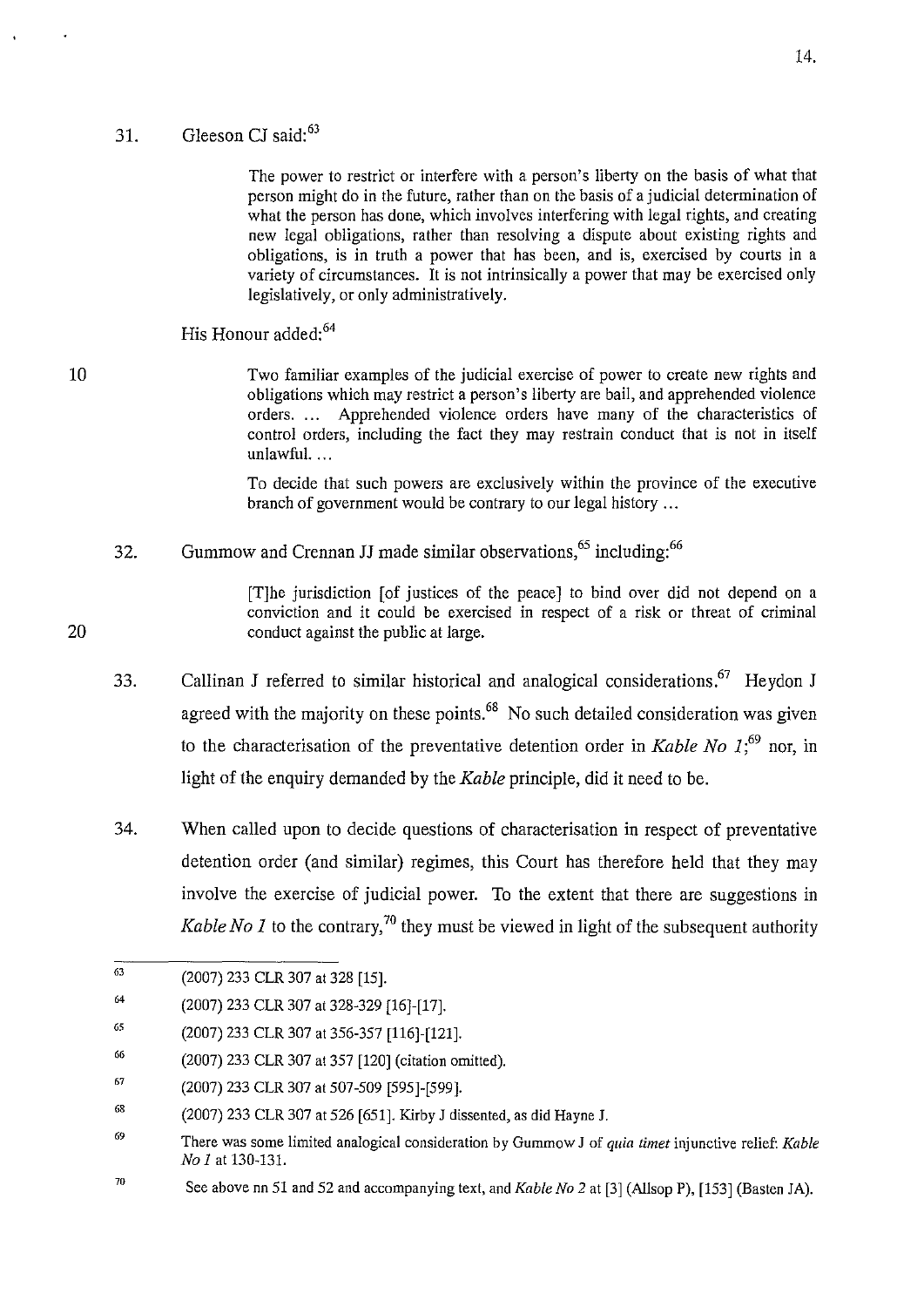of this *Court-Fardon* and *Thomas v Mowbray* are authority for the proposition that a power vested in a court to order "preventative justice", not depending upon a criminal conviction, will not (without more) require the exercise of non-judicial power.

*The* Re Macks *decision: the principle that orders of a superior court of record are valid until set aside applies to orders made pursuant to an unconstitutional law* 

- 35. The decision of the Court of Appeal is also inconsistent with this Court's decision in *Re Macks; Ex parte Saint*<sup>71</sup> that orders of the Federal Court (as a superior court of record) that were made beyond jurisdiction, because the legislation enabling them to be made was invalid for constitutional reasons, were nonetheless valid when made and until set aside and were not properly regarded as "nullities".
	- 35.1 Gleeson CJ referred to *Cameron v Cole* and stated that it may be accepted that orders made by the Federal Court pursuant to invalid legislation were not nullities, and that the status of the Federal Court as a superior court of record (by virtue of s 5(2) of the *Federal Court of Australia Act 1976* (Cth)) meant that they were valid until set aside.<sup>72</sup>
	- 35.2 Gaudron J held that orders of the Federal Court made without jurisdiction were not nullities, as the Court's authority under s 5(2) of the *Federal Court of Australia Act 1976* (Cth) to make a binding decision that it has jurisdiction in a matter meant that its orders were final and binding unless and until set aside on appeal or pursuant to s  $75(v)$  of the Constitution.<sup>73</sup>
	- 35.3 McHugh J, while differing from Gleeson CJ and Gaudron J as to the power of Parliament to provide that orders of a federal court are binding until set aside, held that the orders in question were not "nullities" because the court had impliedly determined that it had jurisdiction to make the orders.<sup>74</sup>

20

 $\overline{71}$ (2000) 204 CLR 158.

<sup>72</sup>  (2000) 204 CLR 158 at 177-178 [20]-[23].

<sup>73</sup>  (2000) 204 CLR 158 at 185-187 [53]-[57].

<sup>74</sup>  (2000) 204 CLR 158 at 213 [143]-[144], 215-217 [150]-[156].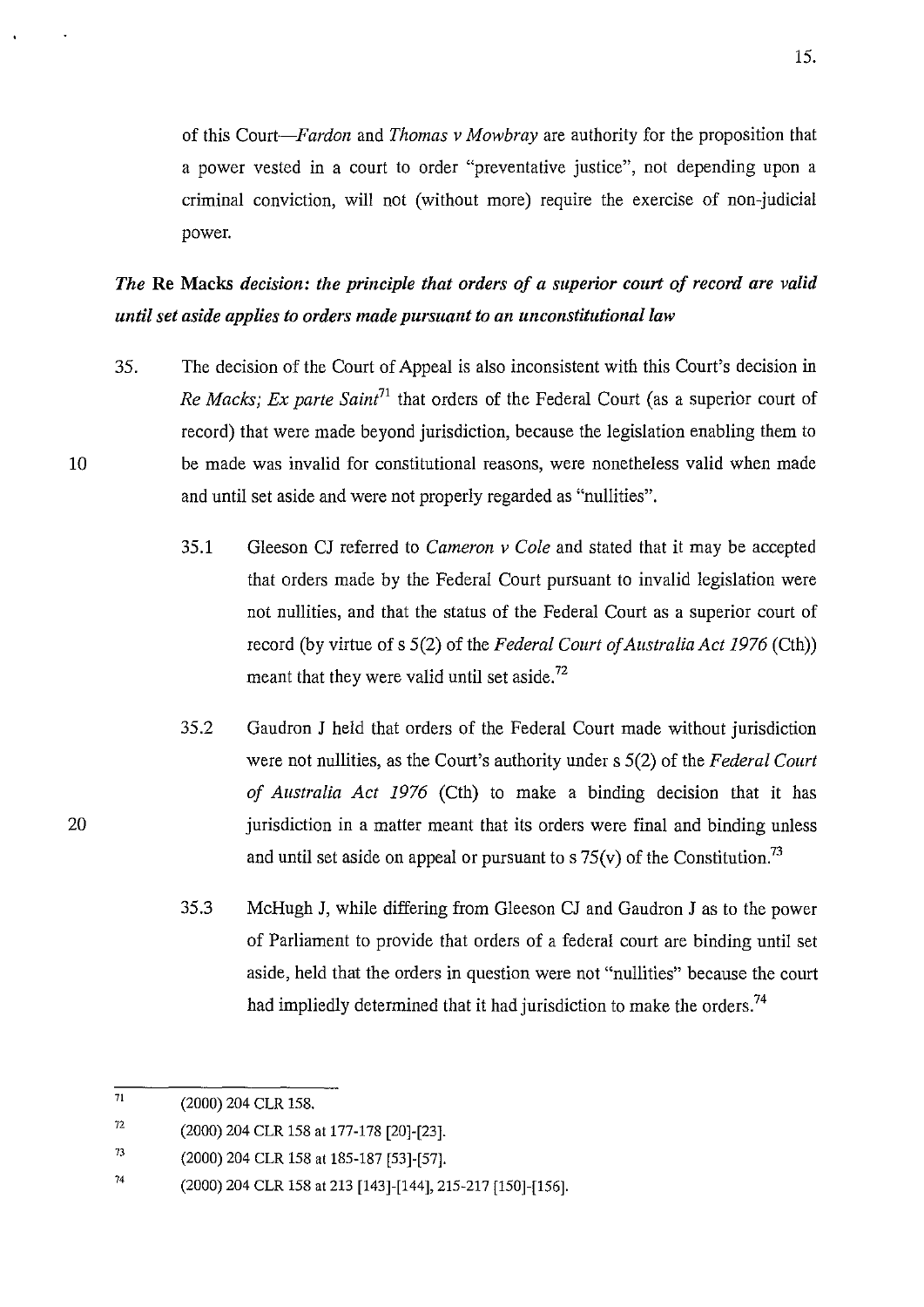- 35.4 Gummow J held that the creation of the Federal Court as a superior court of record had the effect that it had the characteristics of a superior court of record at common law (to the extent that these characteristics are consistent with the Constitution), including the treatment of orders made in excess of jurisdiction on constitutional or other grounds as effective until they are quashed or their enforcement is enjoined by the High Court or they are set aside on appeal.<sup>75</sup>
- 35.5 Kirby J, although in dissent, likewise held that, in the case of courts established on the model of the English courts, there are sound reasons of legal history, principle and policy for accepting that the Constitution sustains, as valid until set aside, the "judgments, decrees, orders and sentences" of such courts, at least where these courts are superior courts of record. A statutory provision to such effect represents nothing else than clarification of the character of "courts" that are provided for in the Constitution.<sup>76</sup>
- 35.6 Hayne and Callinan JJ took an approach similar to that of McHugh J, denying the power of Parliament to give binding effect to all orders of a federal court until set aside, regardless of whether they had constitutional support, but accepting that orders made to quell a controversy could validly be made binding until set aside (including in cases where the court determined its own jurisdiction).<sup>77</sup>
- 36. In the decision below, the Court of Appeal sought to distinguish *Re Macks* on the basis that the order under consideration in that case was a judicial act, made without constitutionally founded jurisdiction.<sup>78</sup> This distinction is misconceived for the reasons given above. Moreover, the decision in *Re Macks* shows that orders of a superior court are not "nullities" even when those orders are made under legislation that is subsequently determined to be constitutionally invalid. Applying that decision

 $\overline{75}$ (2000) 204 CLR 158 at 235-236 [216].

<sup>76</sup>  (2000) 204 CLR 158 at 248 [255], see also 248-250 [256]-[258]. Cf McHugh J at 214-216 [148]- [152] and Hayne and Callinan JJ at 275-279 [330]-[344].

<sup>77</sup>  (2000) 204 CLR 158 at 276 [334], 278 [340]-[341].

<sup>78</sup>  *Kable No 2* at [8] (Allsop P), [143]-[153] (Basten JA).